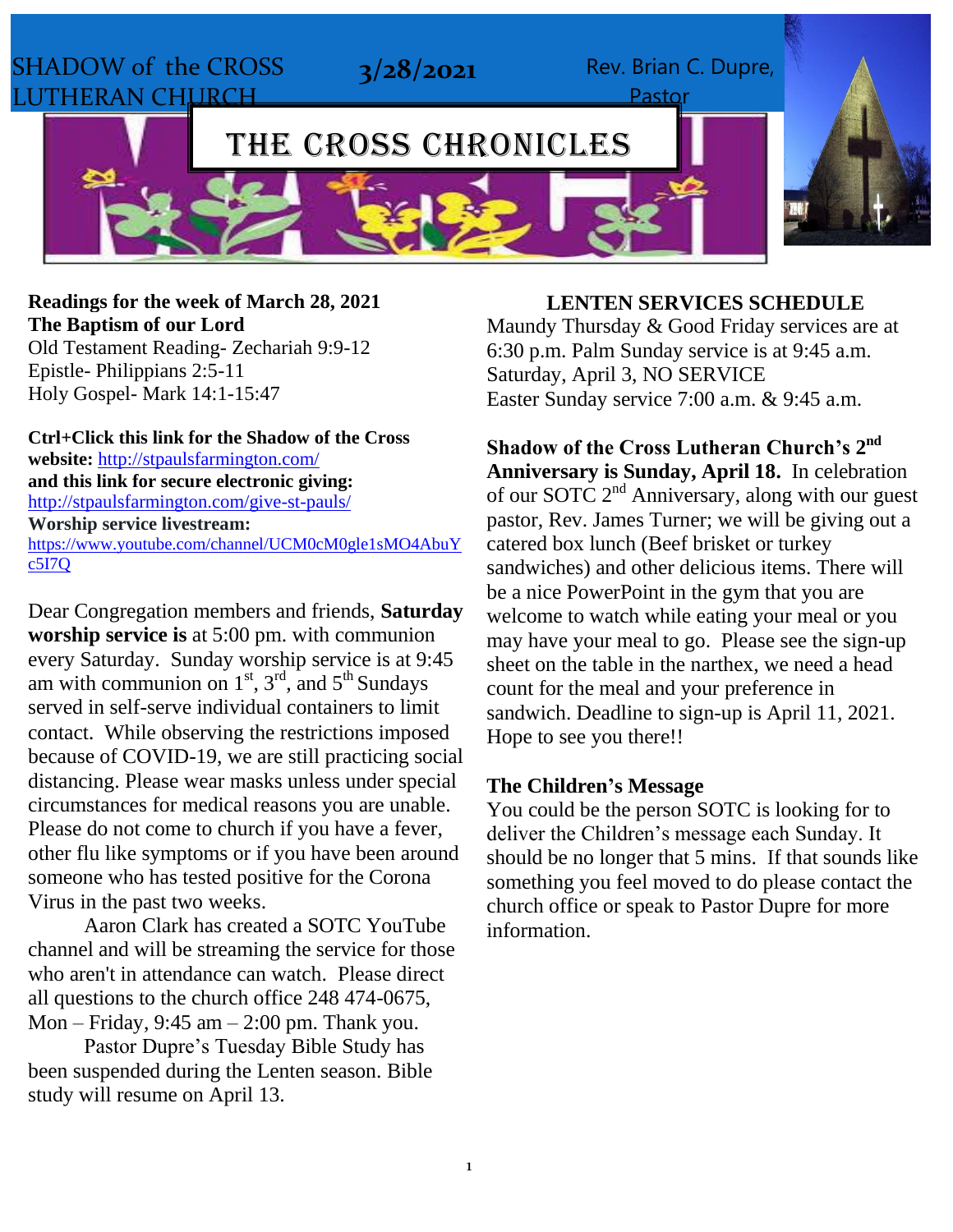#### **LENT~ Pastor Brian Dupre**

Dear saints of Shadow of the Cross; the following are not my words, but the words of the Lutheran Church Missouri Synod as found on its website [www.lcms.org](http://www.lcms.org/) . Since the season of Lent is upon us, I thought you might like to hear what our denomination says about this time in the church year:

*The name "Lent" probably comes from the Old English word "lencten." It refers to spring when the days lengthen. Early Christians remembered with special devotions the 40 hours our Savior lay in the tomb. The period of commemoration was later lengthened to two weeks called Passiontide. Still later, it was expanded to the 40 non-Sundays before Easter. Sundays were never fast days, but "little Easters," so the season is actually 46 days long. The 40 days likely correspond to Jesus' 40 days of fasting recorded in Matthew's account of His temptation. It is a season for self-examination, repentance and growth in faith and grace. Lent is also a time of self-sacrifice. "Giving up" something for Lent then becomes an opportunity for work-righteous sacrifice instead of genuine fasting. From the perspective of LCMS, "giving something up for Lent" is entirely a matter of Christian freedom. Scriptures themselves do not require this. However, if, Christians wants to give something up for Lent as a way of remembering and personalizing the great sacrifice that Christ made on the cross for our sins, then they are certainly free to do so.*

*During Lent, the Church's worship assumes a more penitential character. The color for the season is purple, a color often associated with penitence. The "Hymn of Praise" is omitted from the liturgy. The word "Alleluia" is usually omitted as well. By not using the alleluia--a joyful expression meaning "Praise the Lord"--until Easter, the Lenten season is clearly set apart as a distinct time from the rest of the year. Additionally, it forms a powerful contrast with the festive celebration of Jesus' resurrection when our alleluias ring loud and clear. But the penitential character of Lent is not its sole purpose. In the ancient Church, the weeks leading up to Easter* 

*were a time of intensive preparation of the candidates who were to be baptized at the Easter vigil on Holy Saturday. This time in the Church's calendar was seen as an especially appropriate time for Baptism because of the relationship between Christ's death and resurrection and our own in Holy Baptism (see Romans 6:1-11). This focus would suggest that the season of Lent serves not only as a time to meditate on the suffering that Christ endured on our behalf but also as an opportunity to reflect upon our own Baptism and what it means to live as a child of God.*

*Lent is here to remind us that the Fall of humanity opened a door through which this dreadful power entered and captured us, but the cross of Christ opened another door of grace and forgiveness that has set us free. Billions of people in our world are trapped in the first, but are unfortunately ignorant of the second.*

WE PRAY: Dear Lord if billions in this world are ignorant that the cross of Christ opened the door to Your grace and forgiveness and has set us free from the dreadful power of sin, Satan, death and hell, then we have neglected Your great commission. Forgive us and renew us during this Lenten season so that we may sacrifice our time, treasure and talents for the expansion of Your kingdom on earth. Lead us to "Give up" our selfishness in favor of selflessness for the sake of those who do not know You, that they may taste and see the goodness of God in the salt and light of Your people. In Jesus' name we pray. Amen God bless you all! –Pastor Dupre

They took palm branches and went out to meet him, shouting, "Hosanna!" "Blessed is he who comes in the name of the Lord!" "Blessed is the king of

| Israel!"<br>John 12:13 NIV<br>Sanna |  |
|-------------------------------------|--|
|                                     |  |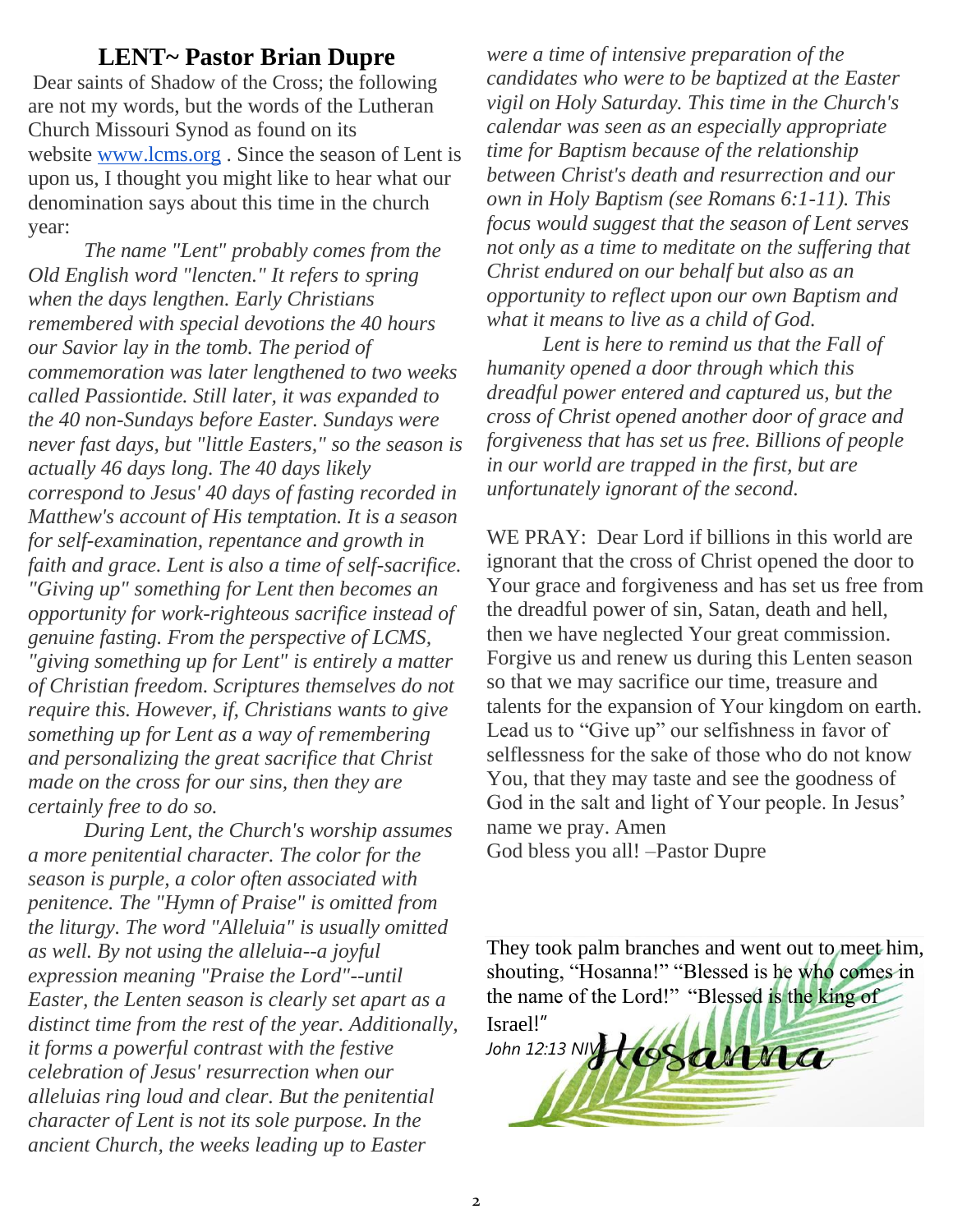### LWML

The LWML Michigan District is rolling out a new program designed to offer CONNECTION in a time when people are feeling UNconnected.

This new Heart to Heart Sister Zoom Hangout is a place for women of different cultures and backgrounds in the Michigan District LCMS to come together to share their faith journey while hearing other women share their story and be lifted up by prayer and devotion time. If you know of someone you would like to invite or are interested in joining yourself please contact Nancy Reeves to be added to the Zoom call at [reevesnan68@gmail.com](mailto:reevesnan68@gmail.com)

Our kick-off event is Thursday, April 8, 2021 at 7:00 pm. Subsequent events will be held the second Thursday of the month at 7:00 pm.

#### Getting To Know Your Neighbors~

February's neighbor: My name is Nala Emani Sparks Jones and I'm the President of SOTC's Youth Group. I'm currently in the 11th grade and I attend Jalen Rose Leadership Academy.

This year my team and I have many things planned for the Youth Group. Some of our main goals this year are: raise enough money for us to attend NYC in 2022, organize a teen group retreat (summer of 2021), create bonds within the youth group, and to be helpful in any way we can within the church. As we are becoming older we want to be able to grow more in Christ and to serve him as well.

#### **SOTC Zoom Account**

Any chairperson needing to use the Zoom account for their ministry, please contact the Church office. There is a sign-up sheet in the office to reserve your date and time.

#### **The National Youth Gathering**

The LCMS Youth Gathering is an event held every three years for youth of The Lutheran Church—Missouri Synod (LCMS) to spend time together in worship, God's Word, prayer, song, and service. The Gathering provides young people an

opportunity to learn more about God, Christianity, and their Lutheran identity. This event is organized by LCMS Youth Ministry in Saint Louis, MO. The next Gathering takes place July 9-13, 2022, in Houston, TX. For more information you may contact Heather Rooker or Barbara Hatcher.

**Thank you** to everyone who participated in the Youth Fellowship Dearborn Ham/Meats Fundraiser. There has been a change in the delivery date. They will be delivered on Monday, March 29. You can pick Monday thru Thursday 9:00 am to 1:00 pm. Please call the office for more information.



Greetings from the Sunday School. The Youth Sunday school is held on the Zoom platform Saturdays at 11:00 a.m. We have had a lot of support from the youth as well as adults, all are welcome to join us. The lessons are available to pick up from the church during the week. We also put the lesson on line. We have a very inter- active class. If you have any questions regarding our Sunday school please feel free to call any of the Sunday school staff, Dawn Kivimaki, Lori Smith, Lainia Burk, Shirley Bowden, Myita Davis, Roderick McClure, Barbara Profit or the church office 248-474-0675. The Zoom link will remain the same until further notice.

[https://us02web.zoom.us/j/6176422508?pwd=Rzdp](https://us02web.zoom.us/j/6176422508?pwd=Rzdpd09PU05CWXZCU1NROEl4bll5dz09) [d09PU05CWXZCU1NROEl4bll5dz09](https://us02web.zoom.us/j/6176422508?pwd=Rzdpd09PU05CWXZCU1NROEl4bll5dz09) **Meeting ID:** 617 642 2508, **Passcode:** 648947

#### **Concordia Lutheran School ~ Pat Schultz, Principal**

#### **Subject:** GOOD RULES TO LIVE BY

School children between the age of 9 and 15 were asked to come up with one piece of good advice to share with their classes. Teachers pooled together the best examples that their students shared that day. (cont.)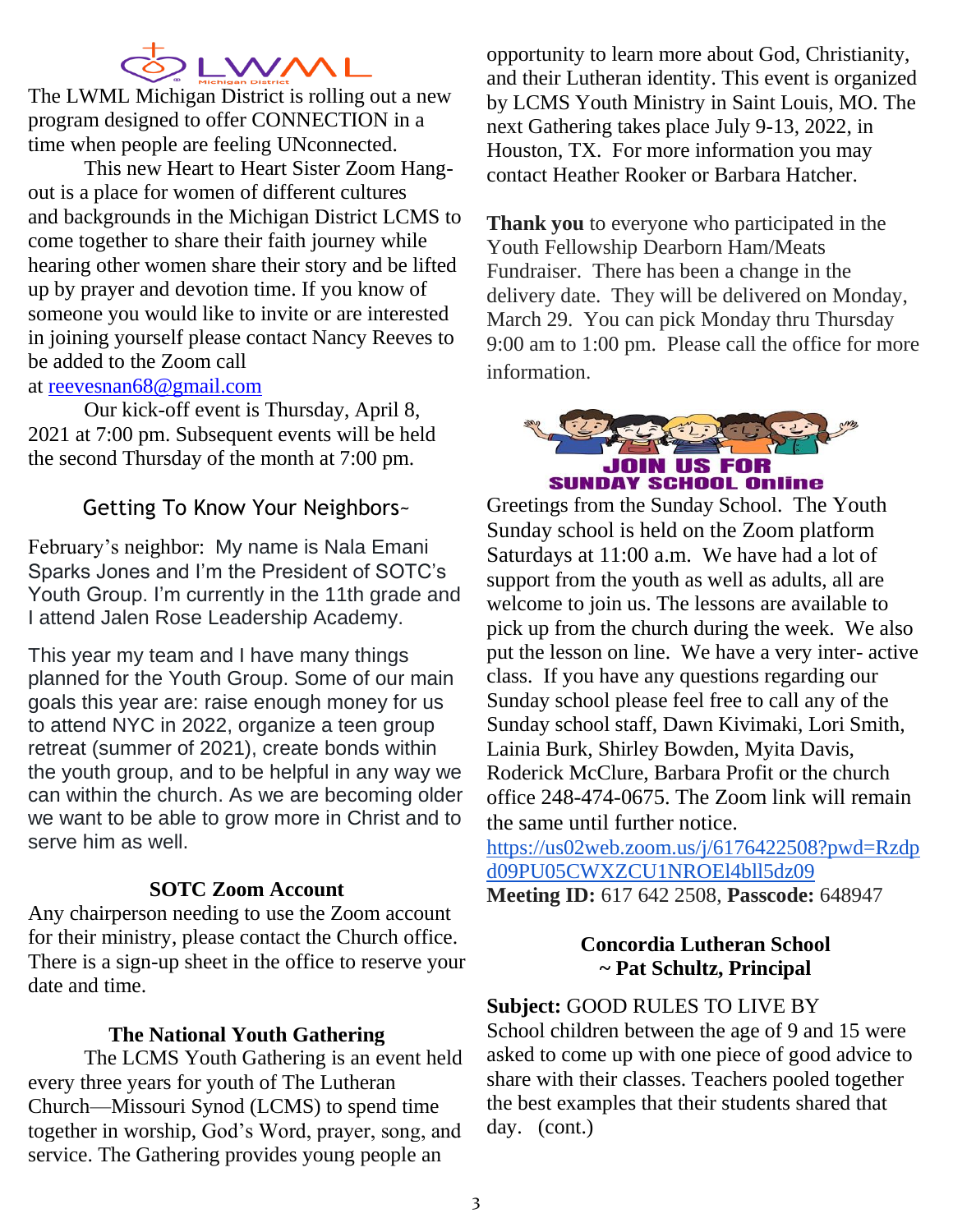1.) Never trust a dog to watch your food for you. Patrick age 10

2. When your dad is mad and ask you "Do I look stupid?" don't answer him. Michael age 14 3. Never tell your mom that her diet's not working. Rochelle age 14

4. Stay away from prunes. Randy age 9

5. Never pee on a fence, unless you first make sure it is not an electric fence. Robert age 13

6. When dressed as a cowgirl, never squat down with your spurs on. Noronha age 13

7. Don't pull dads finger, even when he tells you to. Emily age 10

8.) When your mom is mad at your dad … don't let her brush your hair. Taylia age 11

9. Never allow your three year old brother into the same room as your school assignment. Traci age 14 10. Don't sneeze in front of mom, when you are eating crackers. Michael age 12

11. Never hold a dust buster in one hand and try holding your cat in the other. Kyoyo age 9

12. Puppies still have bad breath, even after eating one tic tac each. Andrew 9

13. You can't hide brocoli or any other vegetables in your milk glass. Amir age 9

14. Don't wear polka dot underwear, under a white dress. Kellie age 11

15. If you want a kitten, start out by asking for a pet pony. Naomi age 15

16. Using a red felt marker instead of lipstick, really makes your mom mad. Lauren age 9

17. Don't pick on your sister, especially when she is holding a baseball bat. Joel 10

18. The best time to show your parents a bad grade on your report card, is when your mom is on the phone. Aleysha age 13

19. Never come home from church and try to baptise your cat. Eileen age 8

20. Every time you use magic markers on your little sister's face, you are going to get a spanking. Aria age 7.



#### **Quicker Chicken and Dumplings**

¾ teaspoon salt

¼ teaspoon black pepper

¼ teaspoon cayenne pepper

⅛ teaspoon paprika

- ¼ teaspoon garlic powder
- ⅛ teaspoon onion powder
- ¼ teaspoon dried thyme
- ¼ teaspoon dried parsley
- 4 boneless, skinless chicken breast halves
- 2 tablespoons butter
- 1 tablespoon olive oil
- 2 teaspoons garlic powder
- 3 tablespoons lime juice

#### **Directions**

Instructions Checklist

**Step 1**. In a small bowl, mix together salt, black pepper, cayenne, paprika, 1/4 teaspoon garlic powder, onion powder, thyme and parsley. Sprinkle spice mixture generously on both sides of chicken breasts.

**Step 2**. Heat butter and olive oil in a large heavy skillet over medium heat. Saute chicken until golden brown, about 6 minutes on each side. Sprinkle with 2 teaspoons garlic powder and lime juice. Cook 5 minutes more, stirring frequently to coat evenly with sauce.

#### **Holy Humor**

**"What's wrong, Bubba?**" asked the pastor. "I need you to pray for my hearing," said Bubba. The pastor put his hands on Bubba's ears and prayed. When he was done, he asked, "So how's your hearing?" "I don't know," said Bubba. "It isn't until next Tuesday.

**How can I get to Heaven**?….."If I sold my house and my car, had a big garage sale, and gave all my money to the church, would I get into heaven?" a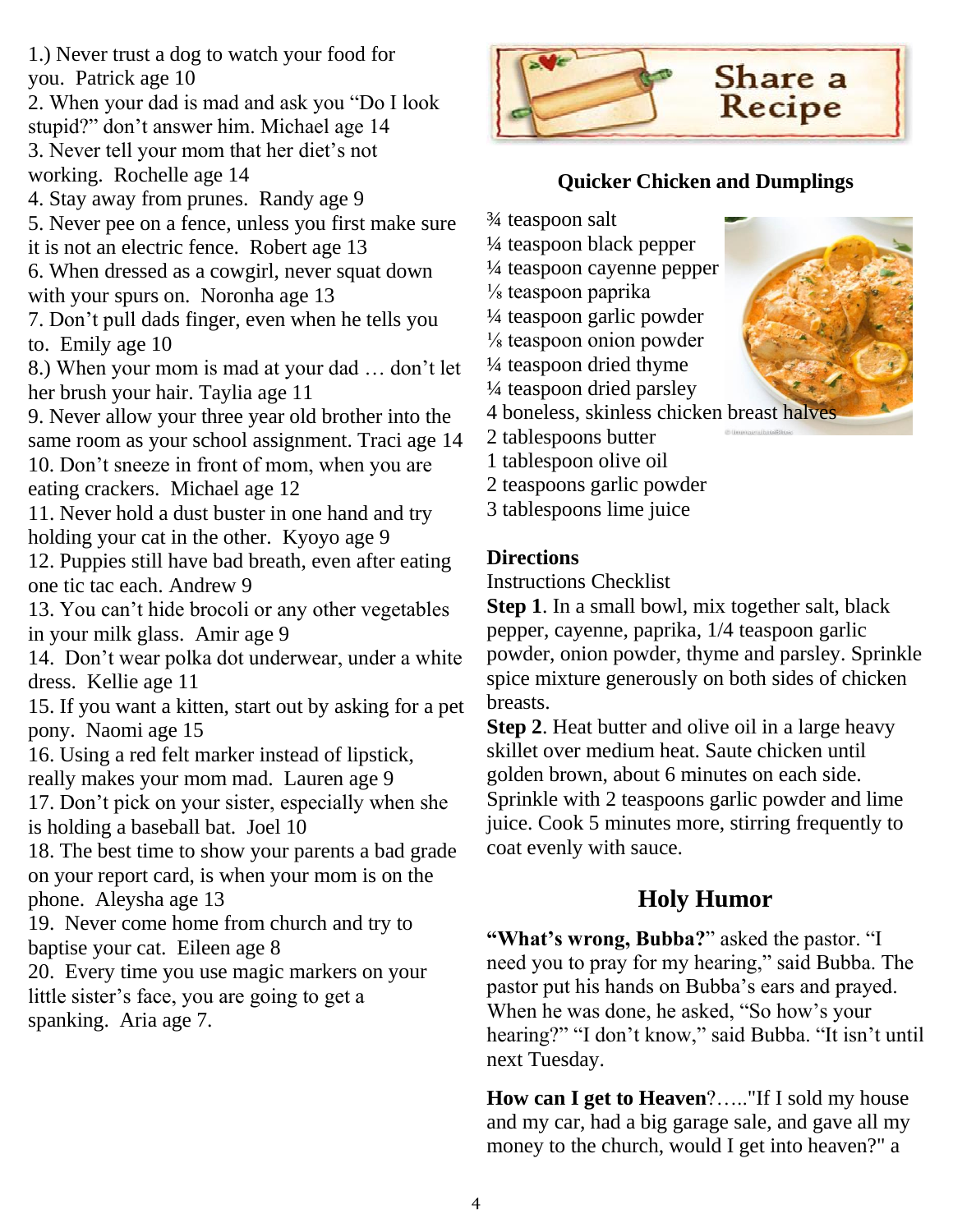teacher asked the children in her Sunday school class. "No!" the children all answered. "If I cleaned the church every day, mowed the yard, and kept everything neat and tidy, would I get into heaven?" Again the answer was, "No!" "Well," she continued, "then how can I get to heaven?" A fiveyear-old boy shouted out, "You gotta be dead!"

**Q.** Who was the greatest female financier in the Bible?

**A.** Pharaoh's daughter. She went down to the bank of the Nile and drew out a little prophet.

#### **Cass Corridor Donation**s……

During these difficult times dealing with COVOD-19 and more people out of work, we are in need of donations. Please bring clothing, toiletries, and potted meat items and put them in the labeled container in the Narthex. For more information see Jackie Banks or Pastor Dupre, Thank you.

#### **A Message from the CDC on Covod-19 precautions:** (updated regularly)

[https://www.cdc.gov/coronavirus/2019](https://www.cdc.gov/coronavirus/2019-ncov/index.html) [ncov/index.html](https://www.cdc.gov/coronavirus/2019-ncov/index.html) Get the facts about Coronavirus Take steps to care for yourself and help protect others in your home and community. There is a lot of valuable information on the CDC.gov website. Information on: Cleaning & Disinfecting, Schools & Child Care, Colleges & Universities, Businesses & Workplaces, Worker Safety & Support, Parks & Recreational Facilities, Gatherings & Community Events' Health Equity, Tribal Communities and more. Check them out!

Here is what you should know about the virus's symptoms and what you should do if you experience them. The main symptoms often appear similar to the flu: fever over 100.5 degrees; a worsening cough; tiredness; loss of sense of smell; sore throat. In more severe cases, shortness of breath, chest pains, and pneumonia will be apparent."

Remember, that it's important to take precautions to protect not only your health and safety, but also the health and safety of others. Follow CDC guidelines. Stay in your home if you can. If you must go out, wear a mask, don gloves, and stay at least 6 feet away from others. However, note that thrusts of a sneeze with a fan or wind gust, the virus droplets can travel up to 20 feet. Wash hands often for 20 seconds. Clean surfaces with a disinfectant.

 Stay safe so to keep others safe, we are our brother's keeper. Over the years that question has been asked numerous times. To that question, many today would respond with firm conviction, "Yes, Cain, you are your brother's keeper, and not only you, but each one of us is our brother's keeper."

**Publisher's note:** If you have information, prayer request, something you would like to share with your church family, a poem, a song, a scripture, a picture of something that puts a smile on your face, please send it to Ava's email [sotclutheran.officemanager@gmail.com](mailto:sotclutheran.officemanager@gmail.com) or Dawn's email [sotclutheran.secretary@gmail.com](mailto:sotclutheran.secretary@gmail.com) Information for the Newsletter, please submit by the  $20<sup>th</sup>$  of each month for the following month's publication. Thank you and Blessings!